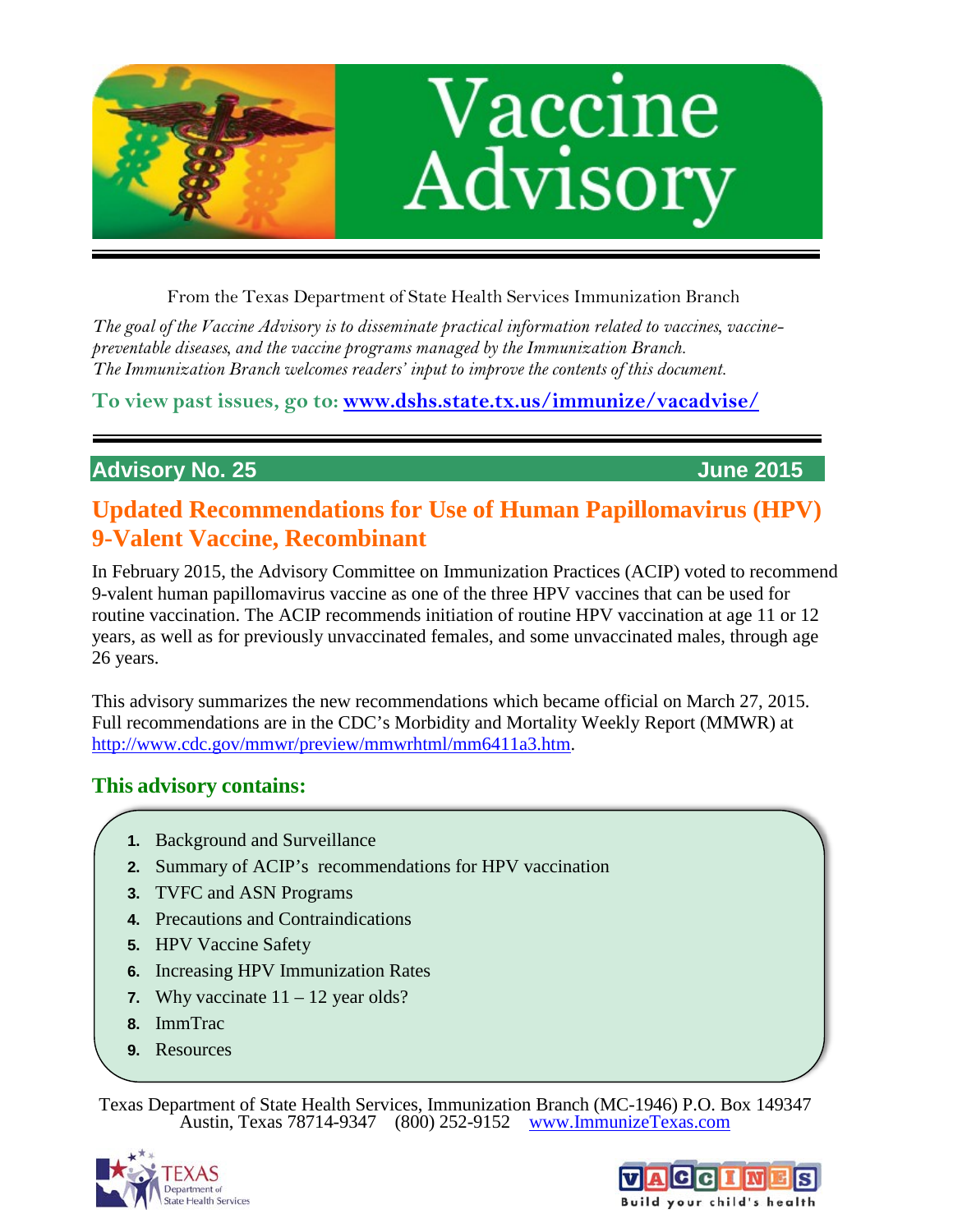# **1) Background and Surveillance**

Human papillomavirus (HPV) is the most common sexually transmitted infection in the United States. Almost every sexually active person will acquire HPV at some point in their lives. According to the CDC, there are about 79 million Americans currently infected with HPV and about 14 million new infections each year. An estimated 26,000 new HPV related cancers are diagnosed annually.

There are more than 150 types of human papillomaviruses. Some types of HPV can cause warts while others lead to cancer. HPV most commonly causes cancer of the cervix, however, it can also cause cancers of the vulva, vagina, penis, anus, back of the throat, base of the tongue, and the tonsils. HPV is most commonly transmitted through intimate skin-to-skin contact, including vaginal, anal, or oral sex. However, HPV can be transmitted by nonsexual routes as well, and can be passed even when an infected person has no signs or symptoms.

There are three different vaccines licensed by the Food and Drug Administration (FDA) to protect against HPV infection. The three vaccines are Cervarix<sup>®</sup> (HPV2), Gardasil<sup>®</sup> (HPV4), and Gardasil<sup>®</sup>9 (HPV9). The ACIP has not stated a preference for any of the HPV vaccines currently licensed in the United States. All HPV vaccines protect against HPV types 16 and 18 which cause approximately 66% of cervical cancers and the majority of other HPV-attributable cancers in the United States. HPV4 and HPV9 also protect against HPV types 6 and 11 which cause anogenital warts. HPV9 targets five additional cancer causing types, 31, 33, 45, 52, and 58, which account for about 15% of cervical cancers. HPV2 ( $Cervarix^@$ ) is not approved for use in males.

# **2) Summary of New ACIP Recommendations**

ACIP recommends initiation of routine HPV vaccination begin at age 11 or 12 years; however, the vaccination series can be started as early as nine (9) years of age. Full HPV vaccination recommendations include:

- Use of HPV9, HPV4, or HPV2 for females aged  $11 26$  years who are unvaccinated or not completely vaccinated.
- Use of HPV9 or HPV4 for males aged  $11 21$  years who are unvaccinated or not completely vaccinated.
- Use of HPV9 or HPV4 for men who have sex with men and immunocompromised men through age 26 years if not previously vaccinated. Other males aged  $22 - 26$  years may be vaccinated.

The recommended schedule for HPV vaccine administration is  $0, 1 - 2$ , and 6 months. However, providers should not miss an opportunity to vaccinate their patients. The minimum interval from the first dose to second dose is four weeks. Dose number three should not be given any earlier than 24 weeks after the first dose, but at least 12 weeks after the second dose. HPV vaccination should not be delayed in order to obtain a specific type of vaccine. If clinicians do not know, or do not have available the previously administered HPV vaccine product, any available HPV vaccine product may be used to continue or complete the series for females, and HPV9 or HPV4 may be used to continue or complete the series for males. For providers who choose to implement HPV9, but still have HPV4 stock in their office, doses of HPV4 can be used to complete the series for patients who have already received two doses of HPV4.

*(continued on next page)*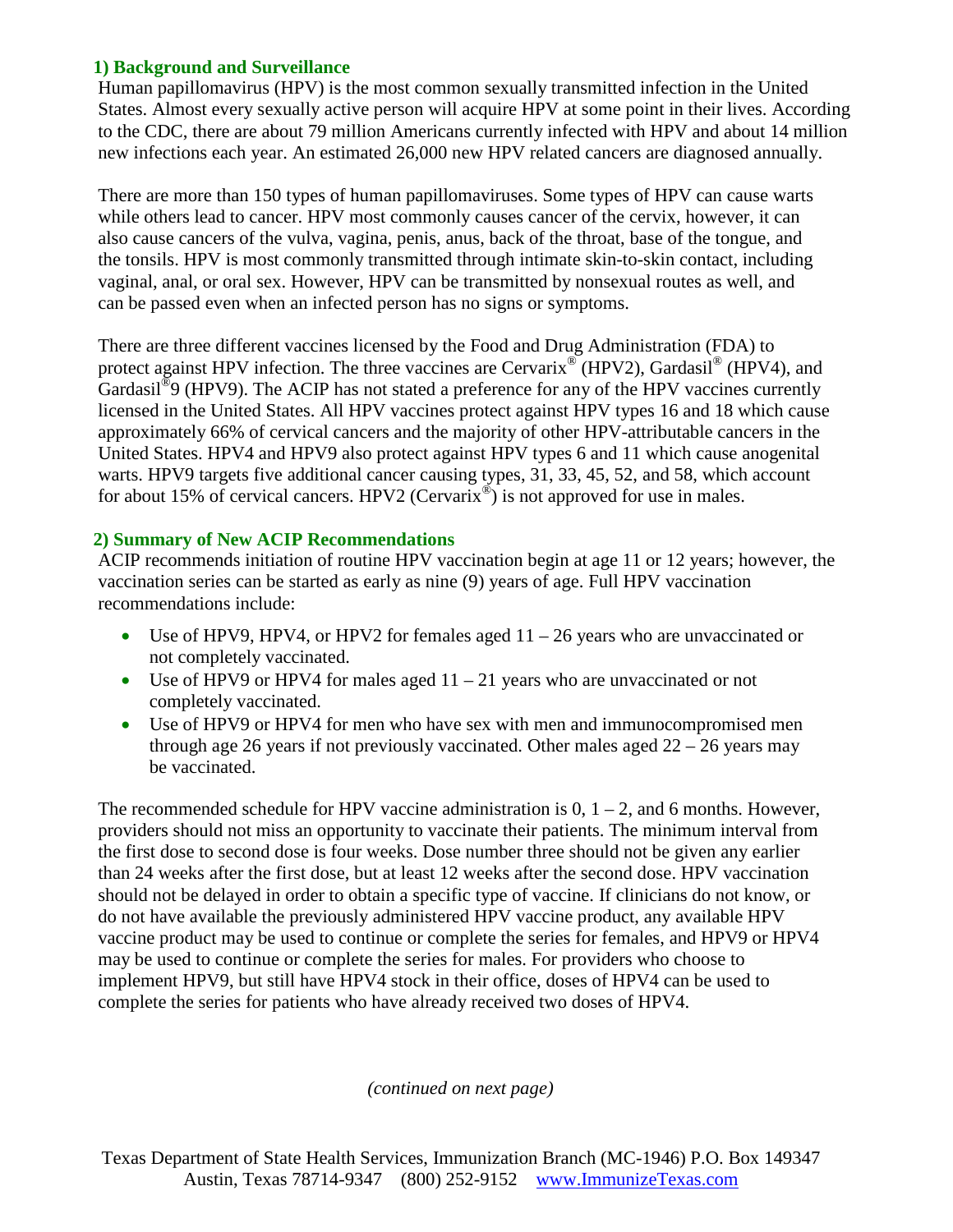## **3) Texas Vaccines for Children (TVFC) and Adult Safety Net (ASN) Programs**

The TVFC and ASN Programs supply publicly purchased vaccine at no cost to enrolled providers. The Programs aim to increase access and reduce barriers to vaccination services in Texas. As of May 13, 2015, providers enrolled in the TVFC Program have the opportunity to order HPV9. However, the Immunization Branch encourages providers to complete the administration of any remaining HPV4 vaccine doses before transitioning, should they choose, to HPV9. Please note, at this time, the administration fee associated with HPV9 is not reimbursable by Medicaid until October 1, 2015.

Once the HPV9 vaccine is available through the ASN Program, updated information will be provided, and a memo will be distributed to enrolled providers. For more information on the TVFC and ASN Programs, please visit [http://www.dshs.state.tx.us/immunize/tvfc/tvfc\\_about](http://www.dshs.state.tx.us/immunize/tvfc/tvfc_about.shtm) or [www.dshs.state.tx.us/asn/.](http://www.dshs.state.tx.us/asn/) For additional information on the VFC-ACIP resolution, please visit [http://www.cdc.gov/vaccines/programs/vfc/downloads/resolutions/2015-02-2-hpv.pdf.](http://www.cdc.gov/vaccines/programs/vfc/downloads/resolutions/2015-02-2-hpv.pdf)

#### **4) Precautions and Contraindications**

HPV vaccines are contraindicated for persons with a history of immediate hypersensitivity to any vaccine component. HPV4 and HPV9 are contraindicated for persons with a history of immediate hypersensitivity to yeast. HPV2 should not be administered to males or anyone with an anaphylactic allergy to latex.

HPV vaccines are not recommended for use in pregnant women; however, pregnancy testing is not needed before vaccination. If a dose of HPV has been administered during pregnancy, no intervention is needed.

#### **5) Human Papillomavirus (HPV) Vaccine Safety**

Since licensure, both the CDC and the FDA have been closely monitoring the safety of HPV vaccines through three monitoring systems. These systems monitor adverse events already known to be caused by vaccines, as well as detect rare adverse events that were not identified during prelicensure clinical trials. HPV vaccines have been studied in thousands of individuals worldwide, including the United States. These studies showed no serious safety concerns and found that all HPV vaccines are safe. Common, mild adverse events reported include pain at the injection site, fever, headache, dizziness, nausea, and syncope (fainting).

In the eight years of post-licensure vaccine safety monitoring and evaluation conducted independently by federal agencies and vaccine manufacturers, 67 million doses of HPV vaccine have been distributed. No serious safety concerns have been linked to HPV vaccination as of July 2014.

#### **6) Increasing HPV Immunization Rates**

Healthcare providers play a key role in HPV vaccination. A strong recommendation from clinicians is the best predictor of vaccination. Clinicians can utilize the following methods to help deliver a strong, concise, and clear HPV vaccination recommendation:

- Ensure wide availability of HPV vaccines.
- Recommend and promote the HPV vaccine in the same way, and at the same visit, as other adolescent vaccines.
- Use the "HPV is cancer prevention" message, because parents identify cancer prevention as important in their decision to vaccinate their children.
- Emphasize their belief in the importance of the HPV vaccine.
- Remind parents that the HPV vaccine is safe and effective.

Texas Department of State Health Services, Immunization Branch (MC-1946) P.O. Box 149347 Austin, Texas 78714-9347 (800) 252-9152 [www.ImmunizeTexas.com](http://www.immunizetexas.com/)